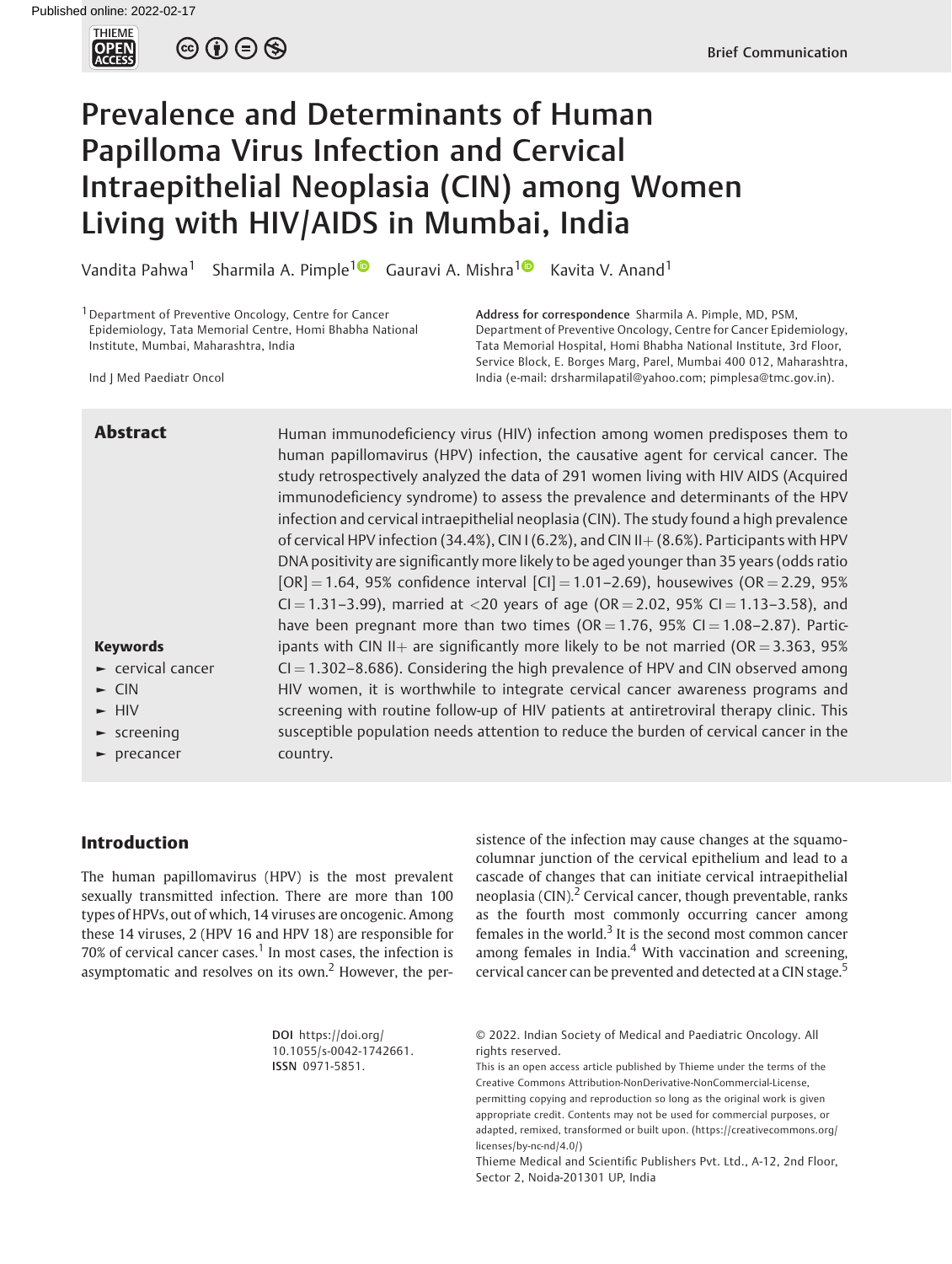Human immunodeficiency virus (HIV)/acquired immunodeficiency syndrome (AIDS) continues to be a public health problem in India, even though the prevalence is at a decline. The prevalence reported in India was 0.22% (0.17– 0.29%) in 2019. $6$  When turned into absolute numbers, the quantum becomes much bigger for a country like India which has a huge population. $6$  Studies have shown that HIV predisposes women to HPV infection. HIV-positive women have a two times higher rate of progression from HPV to highgrade squamous intraepithelial lesion (HSIL) than HIV-negative women. The CIN cases undergoing regression are reduced, and those going toward higher grades of the lesion are increased.<sup>7</sup> The recent guideline by World Health Organization recommends cervical cancer screening every 3 to 5 years using HPV DNA-based tests for HIV-positive patients as compared with longer screening interval for the general population.<sup>8</sup>

Our study was thus performed to assess the prevalence and determinants of the HPV infection and CIN among women living with HIV/AIDS in Mumbai so that steps could be taken to reduce the morbidity and mortality from cervical cancer among them.

# Materials and Methods

A retrospective analysis was undertaken for 291 HIV-positive women attending cervical cancer screening services from May 2010 to June 2015 in a tertiary cancer center in Mumbai. Inclusion criteria included HIV-positive women aged older than or equal to 21 years, with laboratoryproven HIV diagnosis, screened with all the three techniques: pap smear, visual inspection by acetic acid, and HPV DNA hybrid capture II test. They had also undergone the procedure of diagnostic colposcopy. Women who had not received the three screening tests and diagnostic colposcopy were excluded from the study. All the women were administered simultaneous screening with these tests followed by colposcopy and histopathology. Digital information on patient demographics, reproductive history, HIV status, cervical cancer screening tests, diagnostic colposcopy, and histopathology reports were retrieved from the hospital electronic records in structured data collection forms for audit and analysis. The original research paper on Screening for Early Detection of Cervical Cancer in Women Living with HIV in Mumbai, India - Retrospective Cohort Study from a Tertiary Cancer Center details the retrospective audit methodology. The data relating to determinants of HPV and CIN have been presented here. The outcome measures in our study included the prevalence of HPV infection and CIN  $II$ + positivity on histopathology while studying the risk factors responsible for the presence of HPV infection and CIN II $+$  positivity.

#### **Ethics**

This study was performed in agreement with the Declaration of Helsinki and Good Clinical Practice as stated by the International Conference on Harmonization. As per the protocol, a unique identification code was generated for each patient, thereby protecting their confidentiality. Due to the retrospective nature of the study, a waiver for informed consent was taken from the ethics committee.

#### Data Management and Analysis

Data were entered and analyzed in IBM SPSS Statistics v 24.0 (SPSS/IBM, Chicago, Illinois, United States). Data were regularly checked for consistency, safety, and analysis at regular intervals. Frequencies of the sociodemographic, reproductive, and sexual behavior attributes were determined. Prevalence of HPV infection, disease spectrum of CIN, risk factors for acquiring HPV infection, and CIN with odds ratio (OR) and 95% confidence interval (CI) were estimated.

# Results

#### Prevalence of Cervical HPV Infection and CIN

Two hundred ninety-one HIV-positive females were enrolled for the study. The prevalence of cervical HPV infection among our participants was  $34.4\%$  (95% CI = 28.9– 40.1%). The prevalence of CIN I and CIN II $+$  in the patients was  $6.2\%$  (95% CI = 3.7–9.6%) and 8.6% (95% CI = 5.6–12.4%), respectively.

# Determinants of HPV Infection among Women Living with HIV/AIDS

The study shows that the participants with HPV DNA positivity are significantly more likely to be aged younger than 35 years ( $OR = 1.64$ ,  $95\%$  CI = 1.01–2.69), housewives (OR  $= 2.29$ , 95% CI  $= 1.31 - 3.99$ ), married at  $< 20$  years of age  $(OR = 2.02, 95\% CI = 1.13-3.58)$ , and have been pregnant more than two times ( $OR = 1.76$ ,  $95\%$  CI = 1.08–2.87).

Participants with HPV infection were more likely to be HIV positive for  $<$  5 years (OR = 1.58, 95% CI = 0.97–2.57), on antiretroviral therapy (ART) treatment  $<$ 1 year (OR = 1.40, 95% CI =  $0.85-2.31$ ), with history of tuberculosis (OR = 1.18, 95% CI = 0.71-1.99), and CD4 cell count <500 (OR = 1.12, 95%  $CI = 0.54 - 2.33$ ). However, these associations were not found to be significant (►Table 1).

# Determinants of Cervical Intraepithelial Neoplasia among Women Living with HIV/AIDS

The study shows that the participants with CIN II $+$  are significantly more likely to be currently unmarried (OR  $= 3.363, 95\%$  CI  $= 1.302 - 8.686$ ). Nonsignificant positive associations were found between HPV occurrence and lower than primary level of education ( $OR = 1.557$ ,  $95\%$  CI  $= 0.684 -$ 3.546), being a housewife  $(OR = 2.115, 95\% \text{ CI} = 0.769 - 1.769)$ 5.819), age at marriage  $(OR = 3.211, 95\% \text{ CI} = 0.935 -$ 11.031), getting pregnant more than two times ( $OR = 2.163$ , 95% CI = 0.923-5.069), tobacco use  $(OR = 1.184, 95\%$  CI  $= 0.452 - 3.105$ ), duration of HIV positivity less than 5 years  $(OR = 1.805, 95\% CI = 0.790 - 4.125)$ , husband being HIV positive for more than 5 years  $(OR = 1.394, 95\% \text{ CI} = 0.522 -$ 3.724), and instances of HIV being transmitted sexually  $(OR = 1.166, 95\% CI = 0.469 - 2.900)$  ( $\blacktriangleright$ Table 2).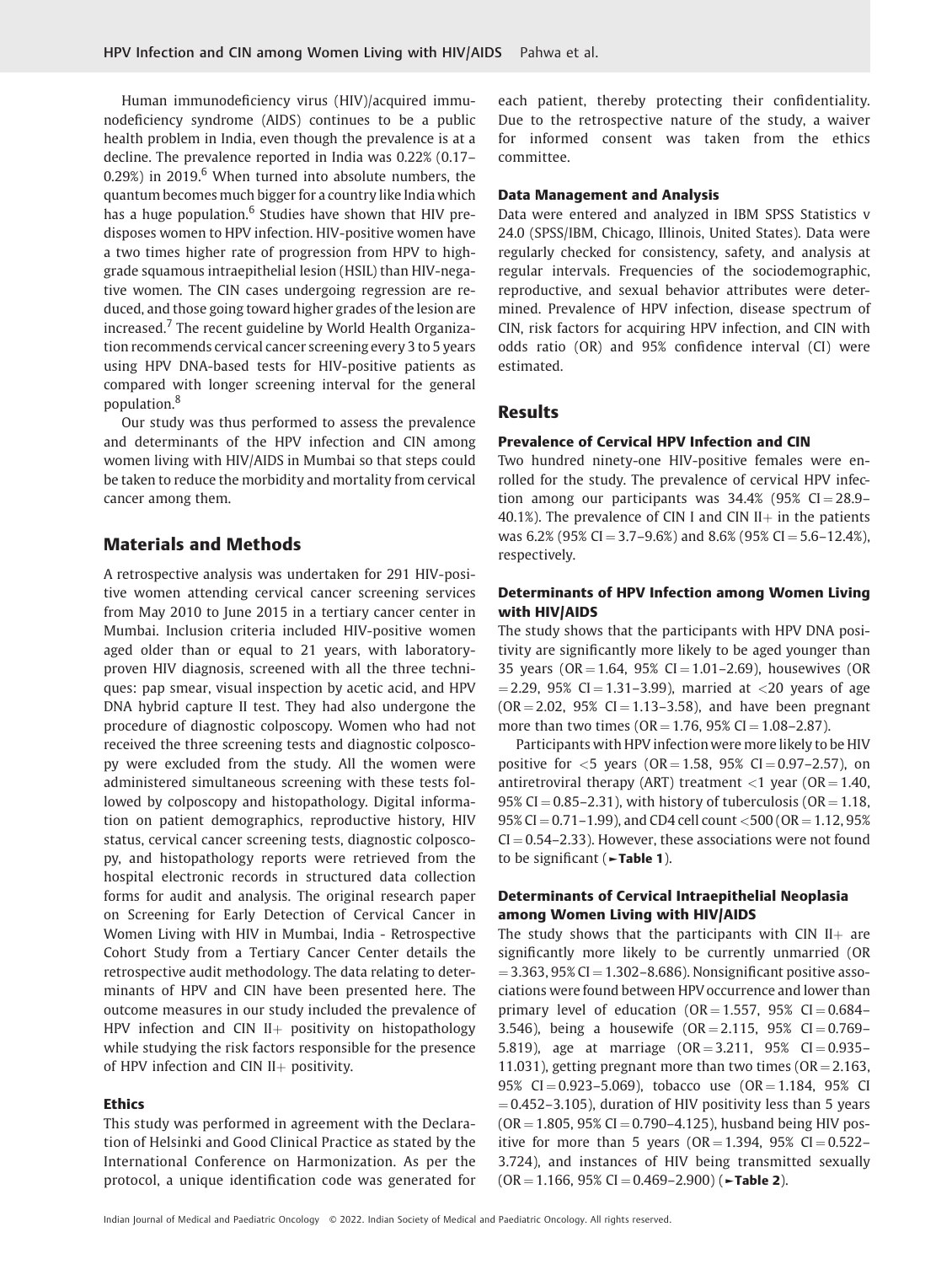| <b>Table 1</b> Determinants of HPV infection among women living with HIV/AIDS ( $n = 291$ ) |  |
|---------------------------------------------------------------------------------------------|--|
|---------------------------------------------------------------------------------------------|--|

| <b>Baseline characteristics</b>            | Total, $n$ $(\%)$ | HPV present, n | HPV absent, n | <b>OR</b>    | 95% CI           | p-Value |  |  |
|--------------------------------------------|-------------------|----------------|---------------|--------------|------------------|---------|--|--|
| Age                                        |                   |                |               |              |                  |         |  |  |
| $<$ 35 y                                   | 148 (50.85)       | 59             | 89            | 1.649        | $1.011 - 2.691$  | 0.045   |  |  |
| $>$ 35 y                                   | 143 (49.14)       | 41             | 102           | $\mathbf{1}$ |                  |         |  |  |
| Education                                  |                   |                |               |              |                  |         |  |  |
| Primary or below                           | 111 (38.14)       | 42             | 69            | 1.280        | $0.781 - 2.100$  | 0.328   |  |  |
| Middle or above                            | 180 (61.85)       | 58             | 122           | $\mathbf{1}$ |                  |         |  |  |
| Occupation                                 |                   |                |               |              |                  |         |  |  |
| Housewife                                  | 194 (66.66)       | 78             | 116           | 2.292        | 1.316-3.994      | 0.003   |  |  |
| Professional/semiskilled worker            | 97 (33.33)        | 22             | 75            | $\mathbf{1}$ |                  |         |  |  |
| Marital status                             |                   |                |               |              |                  |         |  |  |
| Currently not married <sup>a</sup>         | 148 (50.85)       | 58             | 90            | 1.550        | $0.951 - 2.525$  | 0.079   |  |  |
| Married                                    | 143 (49.14)       | 42             | 101           | $\mathbf{1}$ |                  |         |  |  |
| Age at marriage                            |                   |                |               |              |                  |         |  |  |
| $<$ 20 y                                   | 207 (71.13)       | 80             | 127           | 2.016        | 1.135-3.581      | 0.017   |  |  |
| $>$ 20 y                                   | 84 (28.86)        | 20             | 64            | $\mathbf{1}$ |                  |         |  |  |
| Pregnancies                                |                   |                |               |              |                  |         |  |  |
| >2                                         | 136 (46.73)       | 56             | 80            | 1.766        | 1.084-2.878      | 0.022   |  |  |
| $\lt 2$                                    | 155 (53.26)       | 44             | 111           | $\mathbf{1}$ |                  |         |  |  |
| Tobacco use                                |                   |                |               |              |                  |         |  |  |
| Yes                                        | 62 (21.30)        | 21             | 41            | 0.973        | 0.538-1.759      | 0.927   |  |  |
| No                                         | 229 (78.69)       | 79             | 150           | $\mathbf{1}$ |                  |         |  |  |
| Husband's HIV status                       |                   |                |               |              |                  |         |  |  |
| Positive                                   | 54 (18.56)        | 14             | 40            | 0.615        | $0.316 - 1.193$  | 0.151   |  |  |
| Negative                                   | 237 (81.44)       | 86             | 151           | $\mathbf{1}$ |                  |         |  |  |
| Husband's HIV duration $(n = 264)^{b}$     |                   |                |               |              |                  |         |  |  |
| > 5 y                                      | 171 (64.77)       | 54             | 117           | 0.839        | $0.492 - 1.430$  | 0.519   |  |  |
| <5 y or not HIV positive                   | 93 (35.22)        | 33             | 60            | $\mathbf{1}$ |                  |         |  |  |
| Method of HIV transmission $(n=227)^c$     |                   |                |               |              |                  |         |  |  |
| Sexual                                     | 201 (69.07)       | 68             | 133           | 0.697        | $0.3037 - 1.601$ | 0.393   |  |  |
| Nonsexual                                  | 26 (8.93)         | 11             | 15            | $\mathbf{1}$ |                  |         |  |  |
| Duration of HIV-positive status            |                   |                |               |              |                  |         |  |  |
| $<$ 5 y                                    | 124 (42.61)       | 50             | 74            | 1.581        | $0.970 - 2.576$  | 0.066   |  |  |
| > 5 y                                      | 167 (57.38)       | 50             | 117           | $\mathbf{1}$ |                  |         |  |  |
| On ART treatment                           |                   |                |               |              |                  |         |  |  |
| No                                         | 75 (25.77)        | 24             | 51            | 0.867        | $0.495 - 1.517$  | 0.617   |  |  |
| Yes                                        | 216 (74.22)       | 140            | 76            | $\mathbf{1}$ |                  |         |  |  |
| Duration on ART treatment                  |                   |                |               |              |                  |         |  |  |
| $<$ 1 y                                    | 107 (36.76)       | 42             | 65            | 1.404        | 0.854-2.308      | 0.181   |  |  |
| >1 y                                       | 184 (63.23)       | 58             | 126           | $\mathbf{1}$ |                  |         |  |  |
| CD4+ cell count (500 cutoff) $(n = 144)^d$ |                   |                |               |              |                  |         |  |  |
| < 500                                      | 100 (69.44)       | 39             | 61            | 1.119        | $0.537 - 1.998$  | 0.764   |  |  |
| > 500                                      | 44 (30.55)        | 16             | 28            | $\mathbf{1}$ |                  |         |  |  |
| Coinfection with tuberculosis              |                   |                |               |              |                  |         |  |  |
| Yes                                        | 89 (30.58)        | 33             | 56            | 1.187        | $0.706 - 2.331$  | 0.518   |  |  |
| No                                         | 202 (69.41)       | 67             | 135           | $\mathbf{1}$ |                  |         |  |  |

Abbreviations: AIDS, acquired immunodeficiency syndrome; ART, antiretroviral therapy; CI, confidence interval; HIV, human immunodeficiency virus; HPV, human papillomavirus; OR, odds ratio.

<sup>a</sup>Currently not married women included single women, separated, or widowed women.

<sup>b</sup>Husband's HIV duration not known in 27 participants.

<sup>c</sup>Details regarding method of HIV transmission not known among 64 participants.

d CD4 counts were unavailable for 147 participants.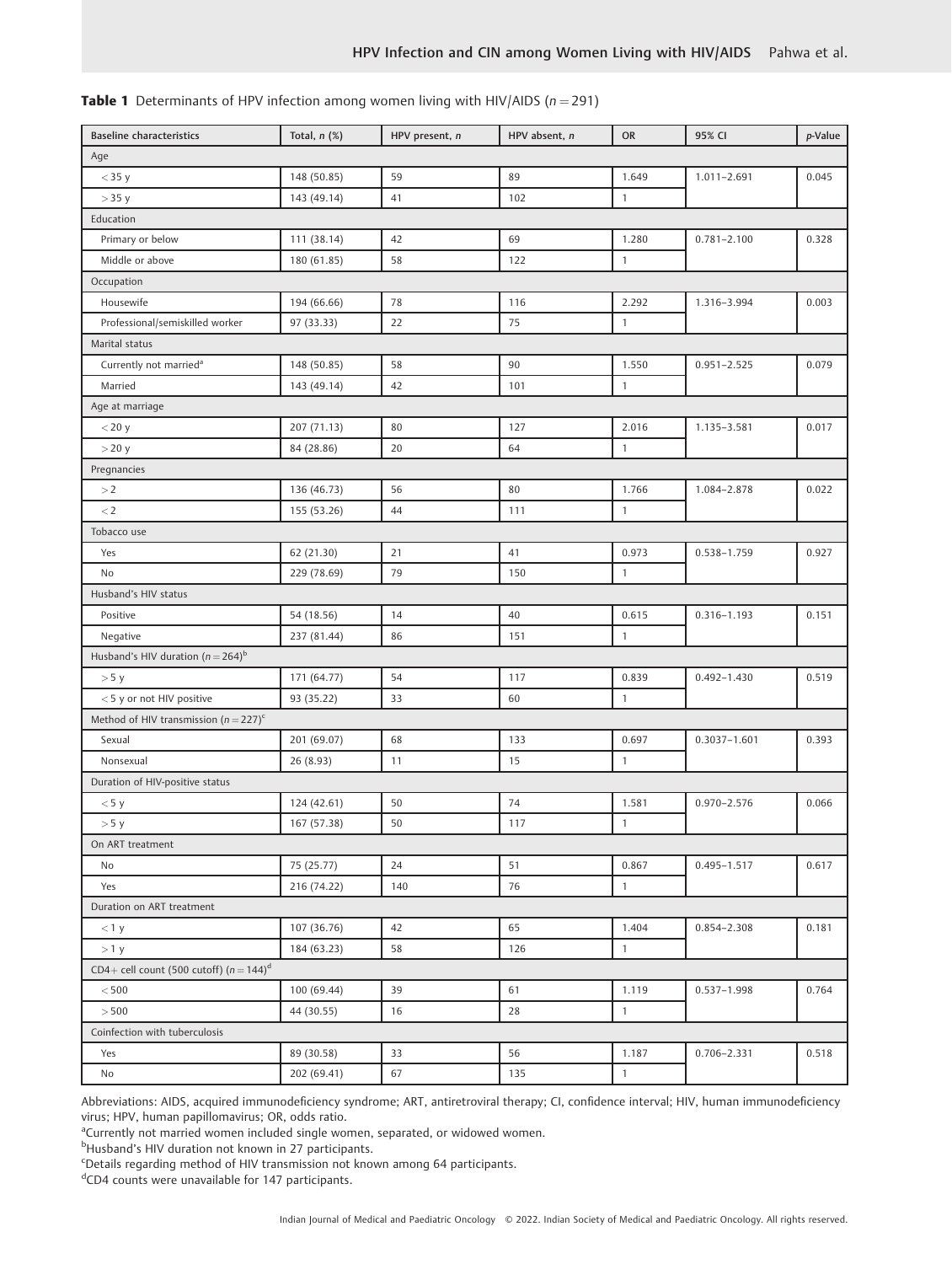| <b>Baseline characteristics</b>                       | Total, $n$ $(\%)$ | CIN $II$ + present, n | CIN $II$ + absent, n | OR           | 95% CI          | p-Value |
|-------------------------------------------------------|-------------------|-----------------------|----------------------|--------------|-----------------|---------|
| Age                                                   |                   |                       |                      |              |                 |         |
| $<$ 35 y                                              | 148 (50.85)       | 11                    | 137                  | 0.74         | 0.324-1.689     | 0.474   |
| $>$ 35 y                                              | 143 (49.14)       | 14                    | 129                  | 1            |                 |         |
| Education                                             |                   |                       |                      |              |                 |         |
| Primary or below                                      | 111 (38.14)       | 12                    | 99                   | 1.557        | 0.684-3.546     | 0.292   |
| Middle or above                                       | 180 (61.85)       | 13                    | 167                  | $\mathbf{1}$ |                 |         |
| Occupation                                            |                   |                       |                      |              |                 |         |
| Housewife                                             | 194 (66.66)       | 20                    | 174                  | 2.115        | 0.769-5.819     | 0.147   |
| Professional/semiskilled worker                       | 97 (33.33)        | 5                     | 92                   | 1            |                 |         |
| Marital status                                        |                   |                       |                      |              |                 |         |
| Currently not married <sup>a</sup>                    | 148 (50.85)       | 19                    | 129                  | 3.363        | 1.302-8.686     | 0.012   |
| Married                                               | 143 (49.14)       | 6                     | 137                  | $\mathbf{1}$ |                 |         |
| Age at marriage                                       |                   |                       |                      |              |                 |         |
| $<$ 20 y                                              | 207 (71.13)       | 22                    | 185                  | 3.211        | 0.935-11.031    | 0.064   |
| $>$ 20 y                                              | 84 (28.86)        | 3                     | 81                   | $\mathbf{1}$ |                 |         |
| Pregnancies                                           |                   |                       |                      |              |                 |         |
| $>\!2$                                                | 136 (46.73)       | 16                    | 120                  | 2.163        | 0.923-5.069     | 0.076   |
| $\lt 2$                                               | 155 (53.26)       | $\overline{9}$        | 146                  | $\mathbf{1}$ |                 |         |
| Tobacco use                                           |                   |                       |                      |              |                 |         |
| Yes                                                   | 62 (21.30)        | $\,6\,$               | 56                   | 1.184        | $0.452 - 3.105$ | 0.731   |
| No                                                    | 229 (78.69)       | 19                    | 210                  | 1            |                 |         |
| Husband's HIV status                                  |                   |                       |                      |              |                 |         |
| Positive                                              | 54 (18.56)        | $\overline{4}$        | 50                   | 0.823        | $0.271 - 2.503$ | 0.731   |
| Negative                                              | 237 (81.44)       | 21                    | 216                  | $\mathbf{1}$ |                 |         |
| Husband's HIV duration $(n = 264)^b$                  |                   |                       |                      |              |                 |         |
| > 5 y                                                 | 171 (64.77)       | 15                    | 156                  | 1.394        | 0.522-3.724     | 0.507   |
| <5 y or not HIV positive                              | 93 (35.22)        | 6                     | 87                   | 1            |                 |         |
| Method of HIV transmission ( $n = 227$ ) <sup>c</sup> |                   |                       |                      |              |                 |         |
| Sexual                                                | 201 (69.07)       | 18                    | 183                  | 2.459        | 0.314-19.23     | 0.3761  |
| Nonsexual                                             | 26 (8.93)         | $\mathbf{1}$          | 25                   | 1            |                 |         |
| Duration of HIV-positive status                       |                   |                       |                      |              |                 |         |
| < 5 y                                                 | 124 (42.61)       | 14                    | 110                  | 1.805        | $0.790 - 4.125$ | 0.161   |
| > 5 y                                                 | 167 (57.38)       | 11                    | 156                  | 1            |                 |         |
| On ART treatment                                      |                   |                       |                      |              |                 |         |
| No                                                    | 75 (25.77)        | 5                     | 70                   | 0.700        | $0.253 - 1.936$ | 0.253   |
| Yes                                                   | 216 (74.22)       | 20                    | 196                  | $\mathbf{1}$ |                 |         |
| Duration on ART treatment                             |                   |                       |                      |              |                 |         |
| $<$ 1 y                                               | 107 (36.76)       | $\overline{7}$        | 100                  | 0.646        | $0.260 - 1.600$ | 0.345   |
| >1 y                                                  | 184 (63.23)       | 18                    | 166                  | 1            |                 |         |
| Coinfection                                           |                   |                       |                      |              |                 |         |
| TB                                                    | 89 (30.58)        | $\overline{7}$        | 82                   | 0.275        | $0.035 - 2.179$ | 0.211   |
| No TB                                                 | 202 (69.41)       | 18                    | 184                  | $\mathbf{1}$ |                 |         |
| CD4+ cell count (500 cutoff) $(n = 144)^d$            |                   |                       |                      |              |                 |         |
| < 500                                                 | 100 (69.44)       | 11                    | 89                   | 0.964        | 0.314-2.961     | 0.949   |
| >500                                                  | 44 (30.55)        | 5                     | 39                   | $\mathbf{1}$ |                 |         |
|                                                       |                   |                       |                      |              |                 |         |

# **Table 2** Determinants of cervical intraepithelial neoplasia among women living with HIV/AIDS ( $n = 291$ )

Abbreviations: AIDS, acquired immunodeficiency syndrome; ART, antiretroviral therapy; CI, confidence interval; CIN, cervical intraepithelial neoplasia; HIV, human immunodeficiency virus; OR, odds ratio; TB, tuberculosis.

<sup>a</sup>Currently not married women included single women, separated, or widowed women.

<sup>b</sup>Husband's HIV duration not known in 27 participants.

c Details regarding method of HIV transmission not known among 64 participants.

<sup>d</sup>CD4 counts were unavailable for 147 participants.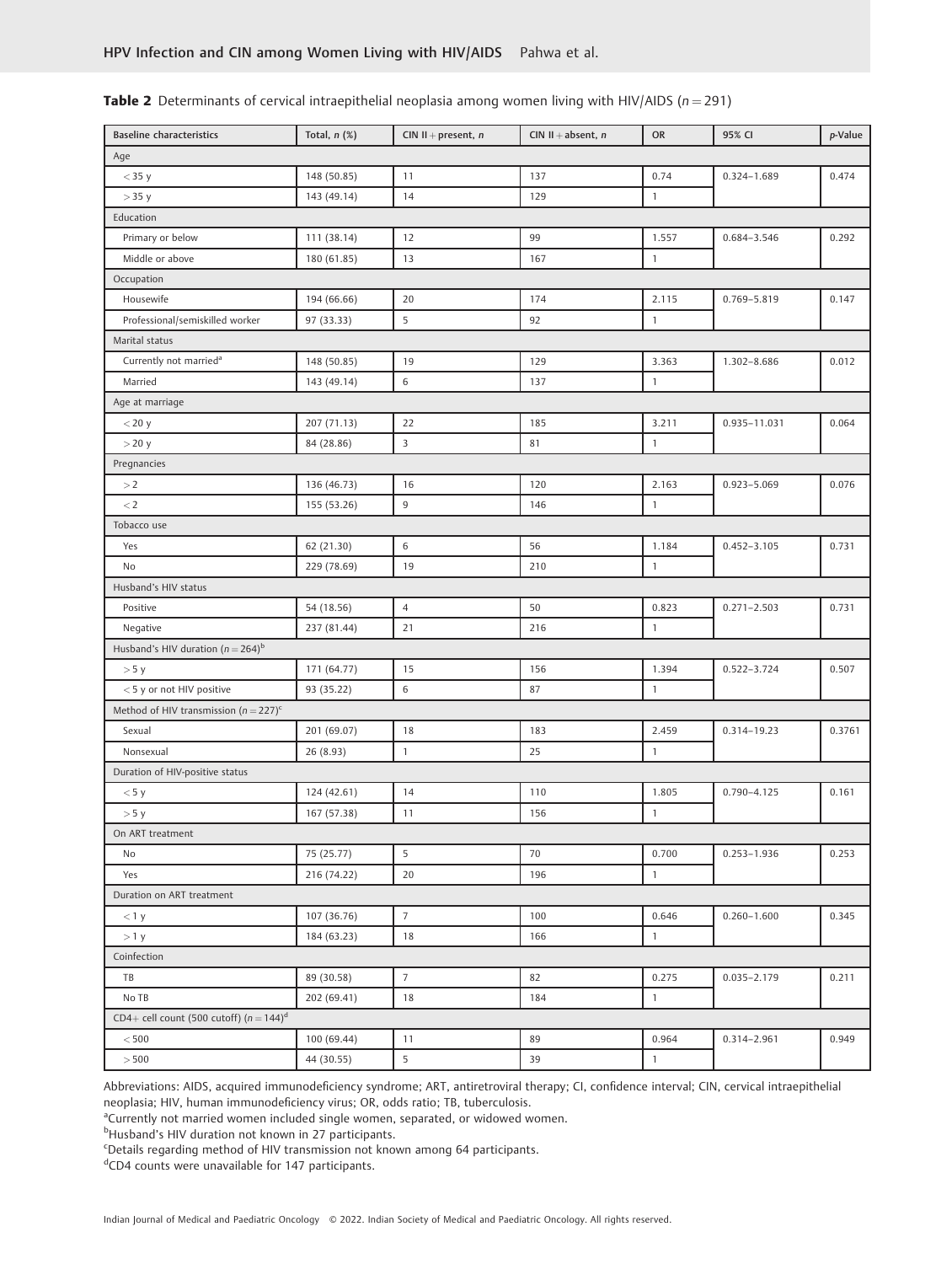# **Discussion**

Studies have shown that HIV is a predisposing factor for HPV infection.<sup>9,10</sup> The chances of acquiring HIV infection are also more than twice in women with a history of HPV infection of the cervix.<sup>11</sup> HIV decreases the immunity, thereby causing a lack of clearance of HPV infection, its persistence, and hence, causes cervical lesions. The prevalence of HPV in our study was found to be 34.4%. This prevalence is higher than reported among HIV-positive women in eastern India (26.85%) and that reported from a recent study in Africa  $(22.2\%)$ <sup>12,13</sup> Prevalence of high-risk (HR-HPV) HPV infection similar to our study was found in Brazil  $(31.1\%)$ .<sup>14</sup> However, a study in Pune and a systematic review by Bogale et al reported a higher prevalence of 41.7 and 51.0%, respectively.15,16 Analysis from studies suggests 30 to 80% of HIVpositive women suffer from HR-HPV.<sup>17</sup>

Histological lesions were present in 43 (14.7%) participants. Among these, CIN1 and CIN2 $+$  were present in 18 (6.2%) and 25 (8.6%) participants, respectively. Prevalence comparable to our study was noted by Chakravarty et al where HSIL and cervical cancer were noted in 5.35 and 1.6% of females, respectively.<sup>12</sup> Daniel et al reported a slightly lower prevalence of HSIL and higher lesions in Nigeria  $(4.9\%)$ <sup>12,18</sup> Our prevalence is lower than that reported by Sahasrabuddhe et al in Pune  $(27.7\%)$ .<sup>15</sup> The review done by Patel et al found cervical precancer and invasive cancer of the cervix in 10 to 40% and 1.3 to 1.7% of the HIV-positive women.<sup>17</sup>

As the age increases, the risk of getting HR-HPV decreases.<sup>9</sup> In our study also, HPV DNA positivity was significantly more likely in HIV women aged younger than 35 years. The study done by Chakravarty et al showed younger women to be twice at risk for HPV infection ( $OR = 2.56$ ,  $95\%$  CI = 1.26– 5.19).<sup>12</sup> Some studies, however, have shown results contrary to our findings. In the study at Togo, HPV positivity was high among women aged older than 50 years.<sup>13</sup> The study in West Bengal showed an increased HPV prevalence till 40 years of age. $10$ 

Regarding sociodemographic factors such as literacy, our study shows a nonsignificant association between the lower level of education with HPV positivity and CIN. The study by Sahasrabuddhe et al and Chakravarty et al shows that women with education less than that of primary education level have increased CIN severity and HPV positivity, respectively.<sup>12,15</sup> Our study shows that HIVpositive women with more than two pregnancies had twice the chances to develop CIN. Although the results in our study were nonsignificant, literature shows that multiparity increases the tendency to develop an intraepithelial lesion.<sup>18,19</sup> Studies have shown that tobacco use is a significant predictor of intraepithelial neoplasia. In our study, although CIN II $+$  was more common among women who consumed tobacco, this association was nonsignificant. Similar results were seen in the study done by Daniel et al in Nigeria.<sup>20</sup>

Regarding  $CD4+$  cell count, our analysis shows participants with HPV infection were more likely to have  $CD4+$  cell count  $\langle 500 (OR = 1.12, 95\% CI = 0.54 - 2.33)$ . The results were not significant. The study also revealed no association between  $CD4+$  cell count and CIN. In the same way, the study in Brazil showed nonsignificant association between low  $CD4+$  cell count and HPV infection (p-value  $= 0.62$ ).<sup>14</sup> Chakravarty et al in West Bengal (OR  $= 2.46, 95\%$  $CI = 1.26 - 4.83$ ), and systematic review by Bogale et all presented parallel results.12,16 However, Atashili et al demonstrated CIN more likely in participants with low CD4+ cell count. $19$ 

In our study, nonsignificant association was found between HPV positivity and starting ART within 1 year (OR  $= 1.40$ , 95% CI  $= 0.85 - 2.31$ ). In the study done by Sahasrabuddhe et al, increasing severity of CIN was found with patients receiving ART treatment (adjusted  $OR = 2.24$ , 95%  $CI = [1.17-4.26]$ .<sup>15</sup> There is limited literature available on the impact of ART treatment on HPV infection and CIN. However, since life expectancy has increased with ART regimens, regular screening for cervical cancer is recommended to prevent mortality.

It has been observed that non-16 and non-18 HPV genotypes are more common among HIV-positive women.<sup>10</sup> In the study done at Togo, the genotype 16 prevalence was found to be low.<sup>13</sup> This may have implications on cervical cancer control using HPV vaccination programs, where these vaccines may only have a limited role to play among HIVinfected women.

Our study does suffer from a few limitations. Complete information regarding husband's HIV infection duration, details regarding the method of HIV transmission, and CD4 counts were unavailable for some participants. Details regarding sexual activity and tobacco intake were selfreported. Participants would have refrained from giving true responses to these questions due to their personal inhibitions and cultural barriers which could have led them under reporting. Our study also did not assess the different HPV genotypes.

### Conclusion

A high prevalence of HPV and CIN was observed among women who were HIV positive. This calls for active screening and treatment of this susceptible population to prevent the further development of cervical cancer among them. The HIV/AIDS/ART outpatient clinics should include sensitization sessions, awareness programs, and routine cervical cancer screening for HIV-positive women to avoid the development of CIN and higher lesions and achieve the goal of global elimination of cervical cancer.

#### Work to be Credited

Department of Preventive Oncology, Centre for Cancer Epidemiology, Tata Memorial Centre, Homi Bhabha National Institute, Mumbai.

Source of Funding None.